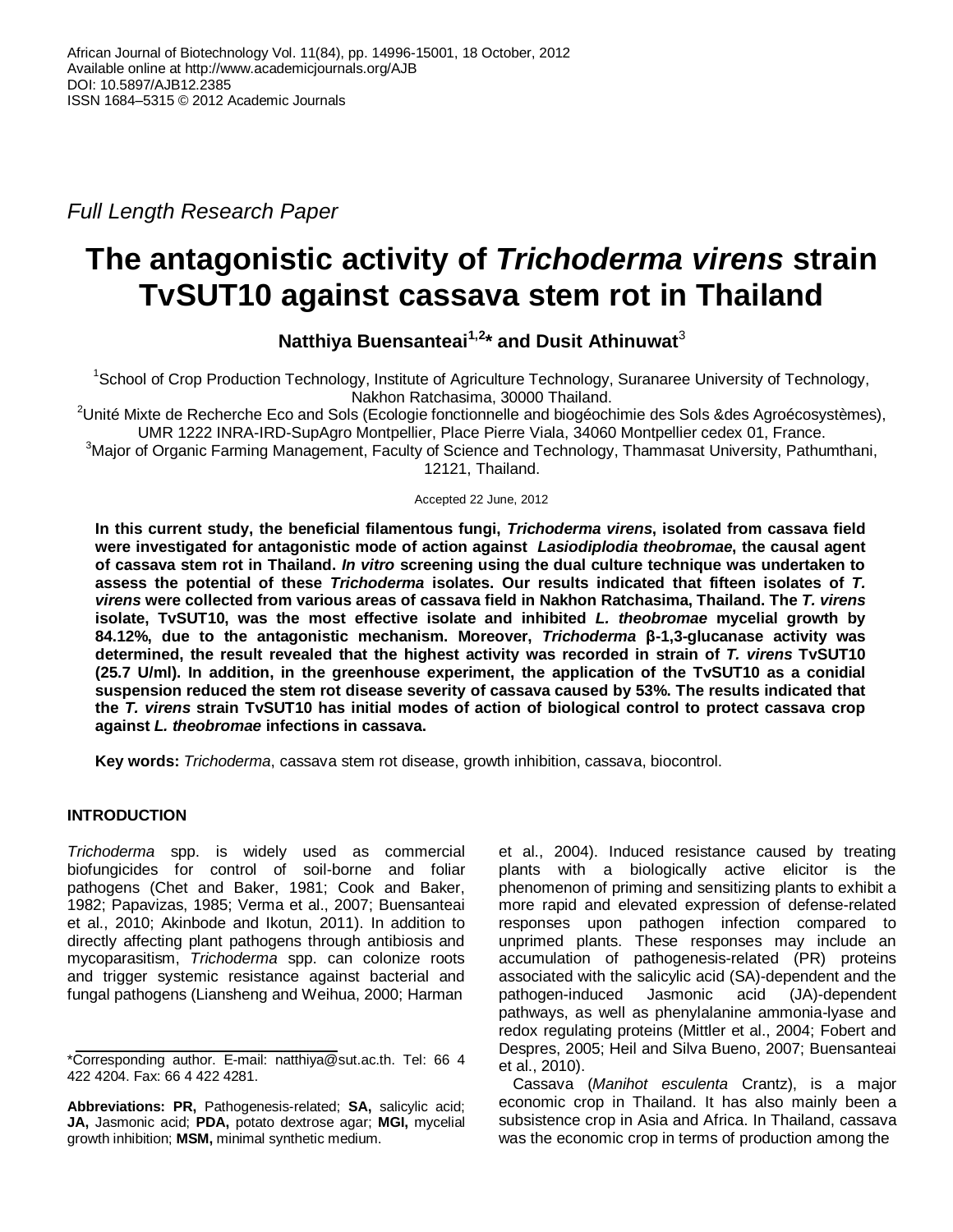major energy crops. Moreover, cassava has become an industrial crop due to the classification of many industrial processes in which cassava can be industrial raw material. For example, cassava has been found very useful in the production of ethanol and starch for various industrial uses (FAO, 2002). These properties and increased industry demand of the rapidly growing population has led to an expansion of cassava cultivation in many countries (Ubalua and Oti, 2007).

However, cassava production is greatly reduced due to attack by insects and diseases (Harman et al., 1981, 2004). The cassava yield was constantly below the Thai average yield as 1.3 ton per rai and production generally stagnated over the last ten years in Thailand. Cassava is attacked by more than 34 pathogens (Lozano and Nolt, 1993), causing various degrees of losses (Lozano et al., 1981). Among cassava diseases, cassava root and stem rots are most important in Thailand. Cassava root rots are caused by a complex of soilborne pathogens especially *Lasiodiplodia theobromae* which induce damage that eventually reduce the yield. Cassava yield losses of up to 81% due to stem rot diseases have been reported (Theberge, 1985). In some areas, total crop losses have been attributed to rot diseases (Lozano and Nolt, 1993). The aim of this study was to evaluate the efficacy of *Trichoderma virens* strains for antagonistic activity on the fungal pathogen *L. theobromae,* causal agent of cassava stem rot disease.

### **MATERIALS AND METHODS**

## **Collection and isolation of the filamentous fungi** *T. virens*

The 105 *Trichoderma* sp. strains isolated from soil samples originating from cassava fields in Nakhon Ratchasima province, Thailand. The isolates were conducted using potato dextrose agar (PDA) and incubate at 28  $\pm$  1°C for 7 days. Colonies were subcultured to obtain pure cultures and these isolates were also purified by the single spore culture technique using serial dilution on PDA. *T. virens* were identified according to micro-morphology of sporulation, as well as the color and morphology of their sporulating structures and conidia (Ubalua and Oti, 2007). Cultures of *T. virens* were maintained on PDA slant and stored at 4°C for further use.

## **Antagonistic activity of** *T. virens* **isolates against cassava stem rot pathogen using dual culture technique**

Out of 105 isolates of *Trichoderma* sp., the fifteen isolates were identified as *T. virens*. These isolates were evaluated for antagonistic activity against *L. theobromae*, by using dual culture techniques as slightly developed by Sobowale et al. (2008, 2010). Mycelial discs of 5 mm diameter of *T. virens* and cassava stem rot pathogens as *L. theobromae* were placed on opposite sides of a petri plate containing PDA. The plates were performed in triplicates with one control set maintained without inoculating the *T. virens*  isolates. The plates were incubated at  $28 \pm 1^{\circ}$ C for 7 days. Growth of *L. theobromae* pathogen was measured after 7 days*.* The data were recorded regularly on the growth of the pathogen and *T. virens* isolates. Percentage of mycelial growth inhibition (MGI) was calculated according to the formula:

MGI % =  $(dc - dt) \times 100$ /dc

Where,  $dc = Fungal colony diameter in the control plates, and  $dt =$$ fungal colony diameter in *T. virens* treatment plates.

Measurements from radial growth (cm) in each plate were averaged prior to statistical analysis. Data from each MGI were analyzed separately using Proc Mixed, SAS version 9.1 and means were separated using the LSD test ( $p= 0.05$ ).

#### *Trichoderma* **β- 1,3-glucanase enzyme activity assay**

For assay of enzyme activity, *T. virens* were grown on minimal synthetic medium (MSM) contained the following components: MgSO<sub>4</sub>.7H<sub>2</sub>O, 0.2 g/L; K<sub>2</sub>HPO<sub>4</sub>, 0.9 g/L; KCl, 0.2 g/L; NH<sub>4</sub>NO<sub>3</sub>, 1.0 g/L; FeSO<sub>4</sub>.7H<sub>2</sub>O, 0.002 g/L; MnSO<sub>4</sub>, 0.002 g/L and ZnSO4, 0.002 g/L. The medium was supplemented with the appropriate carbon source for β-1,3-glucanase assay (Mishra, 2010). The pH was set to 6.3 with 50 mM phosphate buffer. The medium was inoculated with a spore suspension to give a final concentration of approximately 1  $\times$  10<sup>6</sup> conidia per milliliter and placed on a rotary shaker at 150 rpm at 25°C for different time intervals. The cultures were harvested at fourth day of incubation and were filtered through Whatman No. 44 filter paper and finally centrifuged at 12000 rpm for 10 min at 4°C to get cell-free culture filtrate which were then used as enzyme source (Mishra, 2010). *Trichoderma* β-1,3 glucanase activity was measured by mixing 50 μl of sample with 100 μl of 50 mM acetate buffer (pH 5.0), containing 0.25% laminarin (Sigma). The mixture was incubated at 40°C for 30 min and the reducing sugar produced was determined by the method described by (Buensanteai et al., 2009). One unit (U) of *Trichoderma* β-1,3 glucanase activities was defined as the amount of enzyme that produced 1  $\mu$ mol of reducing sugar min<sup>-1</sup> under the conditions. Protein concentration was determined by the method of Bradford, using bovine serum albumin as standard (Buensanteai et al., 2009).

### **Cassava plant material and** *T. virens* **application**

Cassava stem rot-susceptible cassava cultivars Rayong81, were planted in individual pot containing loamy-sand soil. Experiments were conducted at Suranaree University of Technology, Nakhon Ratchasima, Thailand. Cassava stakes were surface disinfested before experiments by treatment with 95% ethanol for 20 s, followed by soaking in 20% bleach for 20 min. Cassava stakes were washed with sterile distilled water five times to remove the bleach and then air dried in a laminar flow hood for 24 h. Disinfected cassava stakes were treated with effective strain TvSUT10 by dipping 10 cassava stakes with 100 ml of the strain TvSUT10 suspension (1 x  $10^6$  spore ml<sup>-1</sup>) for 5 min. The cassava stakes treated with distilled water served as the negative control. Cassava seedling pots were arranged in randomized complete block design (RCBD) in the greenhouse. Cassava was grown in a greenhouse at  $28 \pm 2^{\circ}$ C, with a photoperiod of 12 h of light and a relative humidity (RH) of 70  $\pm$  10% for one month. Cassava was watered daily and supplemented fertilizer every week.

#### **Cassava stem rot pathogen inoculums preparation**

The cassava stem rot disease samples were collected from an untreated cassava in the Nakhon Ratchasima. The *L. theobromae* was isolated on water agar medium (WA) and incubate at  $28 \pm 1^{\circ}$ C for 1 day. Mycelia agars were transferred from 7 days old *L. theobromae* grown on WA medium and inoculate into PDA medium (potato 200 g  $L^{-1}$ , dextrose 15 g  $L^{-1}$ , agar 15 g  $L^{-1}$ ). To obtained none conidia, the culture were placed in the dark at 100% RH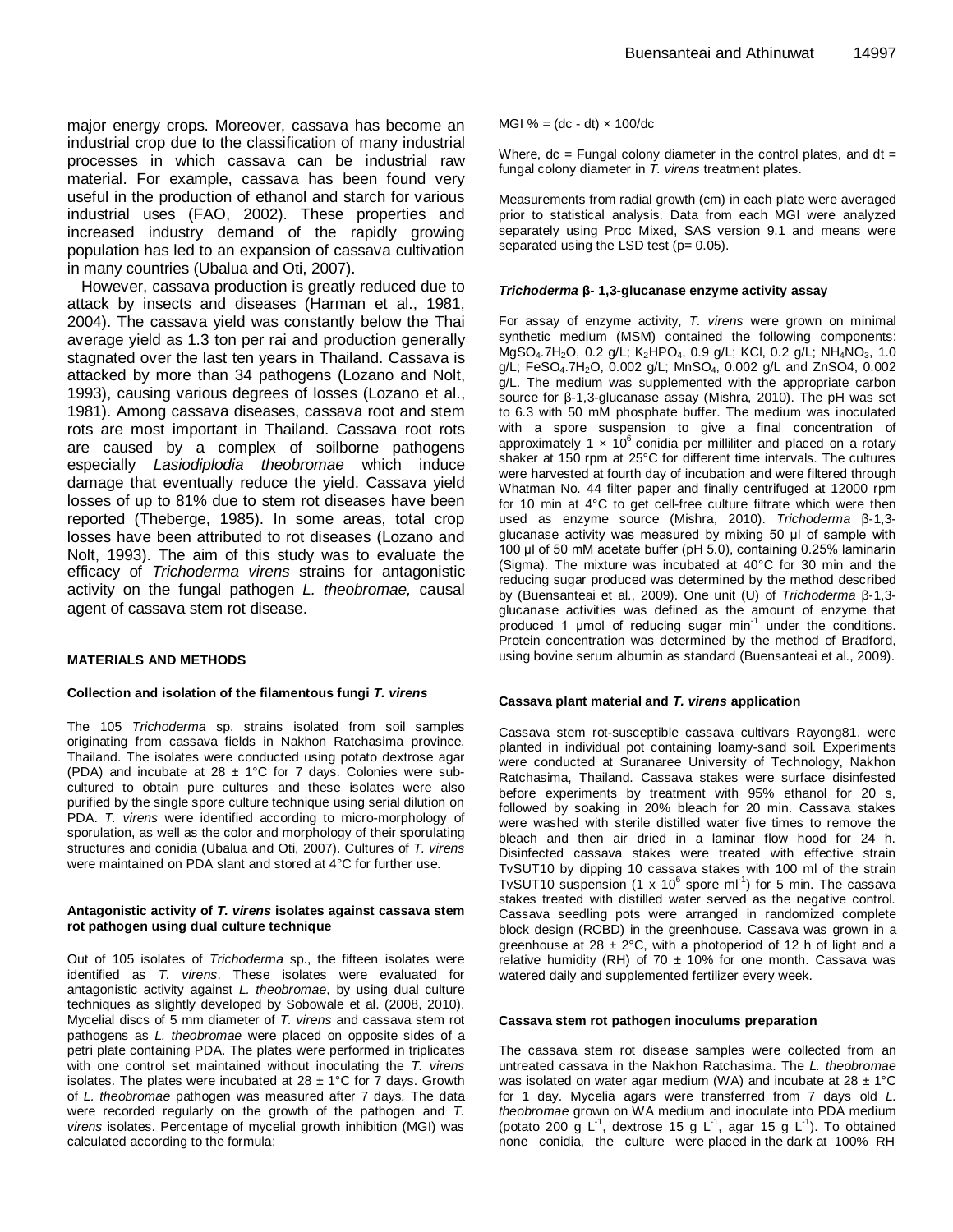| Trichoderma virens isolates      | Location            | Lasiodiplodia theobromae growth inhibition (%) |
|----------------------------------|---------------------|------------------------------------------------|
| T <sub>v</sub> SUT <sub>1</sub>  | SeangSang District  | $66.50^{\circ}$                                |
| T <sub>v</sub> SUT <sub>2</sub>  | SeangSang District  | $78.34^{\dagger}$                              |
| T <sub>v</sub> SUT3              | SeangSang District  | $74.18^{e}$                                    |
| TvSUT4                           | Khon Buri District  | 83.50 <sup>h</sup>                             |
| T <sub>v</sub> SUT <sub>5</sub>  | Khon Buri District  | $81.84^{9}$                                    |
| T <sub>v</sub> SUT <sub>6</sub>  | Khon Buri District  | $59.43^a$                                      |
| TvSUT7                           | Khon Buri District  | $63.50^{b}$                                    |
| T <sub>v</sub> SUT <sub>8</sub>  | Khon Buri District  | $82.95^{9}$                                    |
| T <sub>v</sub> SUT <sub>9</sub>  | SeaKeaw District    | $71.36^{d}$                                    |
| TvSUT <sub>10</sub>              | Khon Buri District  | $84.12^{h}$                                    |
| TvSUT <sub>11</sub>              | Khon Buri District  | $81.32^{9}$                                    |
| TvSUT <sub>12</sub>              | Khon Buri District  | $57.84^{a}$                                    |
| T <sub>v</sub> SUT <sub>13</sub> | DanKhunTod District | $78.94^{\dagger}$                              |
| TvSUT <sub>14</sub>              | DanKhunTod District | $62.92^{b}$                                    |
| TvSUT <sub>15</sub>              | DanKhunTod District | $62.65^{b}$                                    |

**Table 1.** Antagonistic activities of *Trichoderma virens* against *Lasiodiplodia theobromae*, the causal agent of cassava stem rot disease; collected from Nakhon Ratchasima Province, Thailand.

Values are average of three replicates ± SD. Values in the column followed by same letter are not significantly different (P< 0.05).

overnight. Conidia then were collected from the petri-dish using a loop and suspended in distilled water. The concentration was adjusted to 10 $6$  conidia per milliliter using a hemacytometer. Only the *L. theobromae* aggressive strain was selected for the future experiment.

## *L. theobromae* **pathogen inoculation and cassava stem rot disease assessment**

One week after *T. virens* strain TvSUT10 treatment, stakes of treated and control cassava seedling were challenge inoculated by spraying with aggressive *L. theobromae* onto the plant. Inoculated cassava seedling were kept overnight in the moisture chamber. Cassava stem rot disease severity then was assessed by measuring the cassava stake infection. In each experimental, three cassava stakes were observed per treatment. Disease severity score applied by Buensanteai (2012) method, 1 score = stem rot between 0 to 6%, 2 score = stem rot less than 25%, 3 score = stem rot between 26 to 50%, 4 score = stem rot between 51 to 75% and 5 score = stem rot over 75%.

# **RESULTS**

# **Isolation and identification of** *Trichoderma* **isolates**

Out of 105 isolates of *Trichoderma* sp., the fifteen isolates were identified as *T. virens* from different soil samples which were collected from different places of cassava field in Nakhon Ratchasima province including SesngSang, Khon Buri, SeaKeaw and DanKhunTod district (Table 1). These isolates were evaluated for antagonistic activity against stem rot disease in cassava.

# **Antagonistic activities of** *T. viriens* **using dual culture method against** *L. theobromae***, the cassava stem rot pathogen**

In this current study, fifteen *T. virens* strains, isolated from different regions and cassava fields in Nakhon Ratchasima province were selected for screening the mode of action against fungal pathogens as *L. theobromae,* the causal agent of cassava stem rot disease. The result indicated that the isolate TvSUT10 showed excellent antagonistic activity against *L. theobromae*. In dual culture, the inhibition was observed exhibiting antibiosis between pathogen and antagonist of which it was observed that TvSUT10 reduced the growth of *L. theobromae* by 84.12% (Table 1; Figure 1).

# *Trichoderma* **β-1,3-glucanase enzyme activity**

In this study, *Trichoderma* β-1,3-glucanase enzyme activities were investigated for their ability to fungal cell wall enzyme degradation. Our results found that, the β-1,3-glucanase activity of the strains varied from 12.9 to 25.7 U/mL (Figure 3). The highest activity was recorded in case of *T. virens* strain TvSUT10 (25.7 U/mL). The β-1,3-glucanase activity of *T. virens* strain TvSUT2 (24.3 U/mL) and *T. virens* strain TvSUT9 (24.1 U/mL) was not significantly different (P < 0.05). *T. virens* strain TvSUT5 significantly produced minimum β-1,3-glucanase activity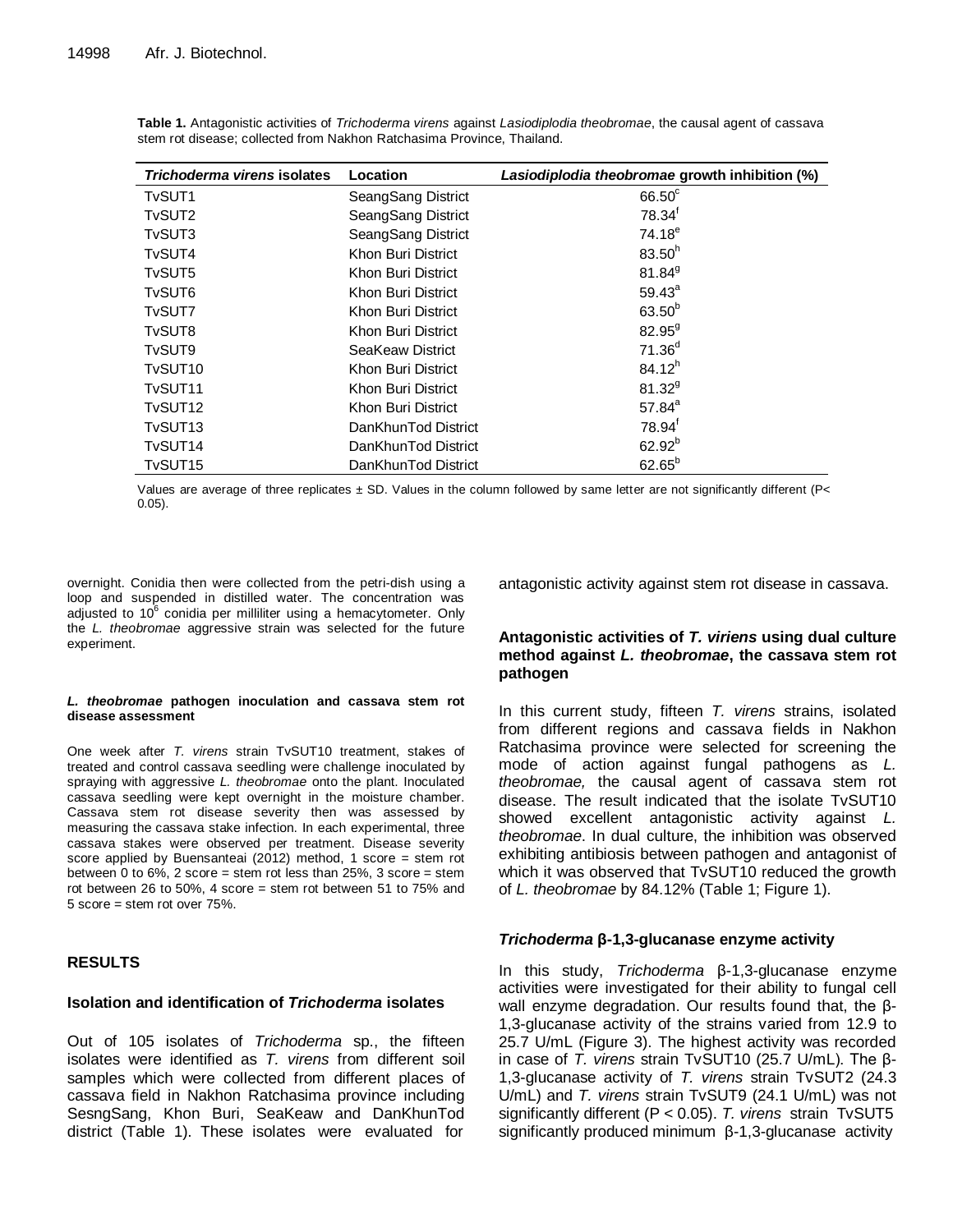

**Figure 1.** The symptoms of cassava stem rot on susceptible cultivar.



**Figure 2.** The activity of *Trichoderma* β-1,3-glucanase grown on minimal synthetic medium (MSM) at 150 rpm, 25°C for 4days.

(12.9 U/mL) (Figure 2).

## **Disease reduction in cassava response to TvSUT10 and** *L. theobomae*

In all experiments using cassava cultivars, Rayong81, inoculated with aggressive *L. theobomae*, cassava stakes treatment with *T. virens*, TvSUT10 reduced the severity of stem rot disease on the stem, confirming that induction of resistance had occurred (Figure 3). As illustrated by results from these experiments, treatment with *T. virens* TvSUT10 reduced the severity of stem rot by more than 53% when compared to the negative control (Table 2).

## **DISCUSSION**

Plant disease reduction effects using *Trichoderma* sp. Strains in different economic crops were clearly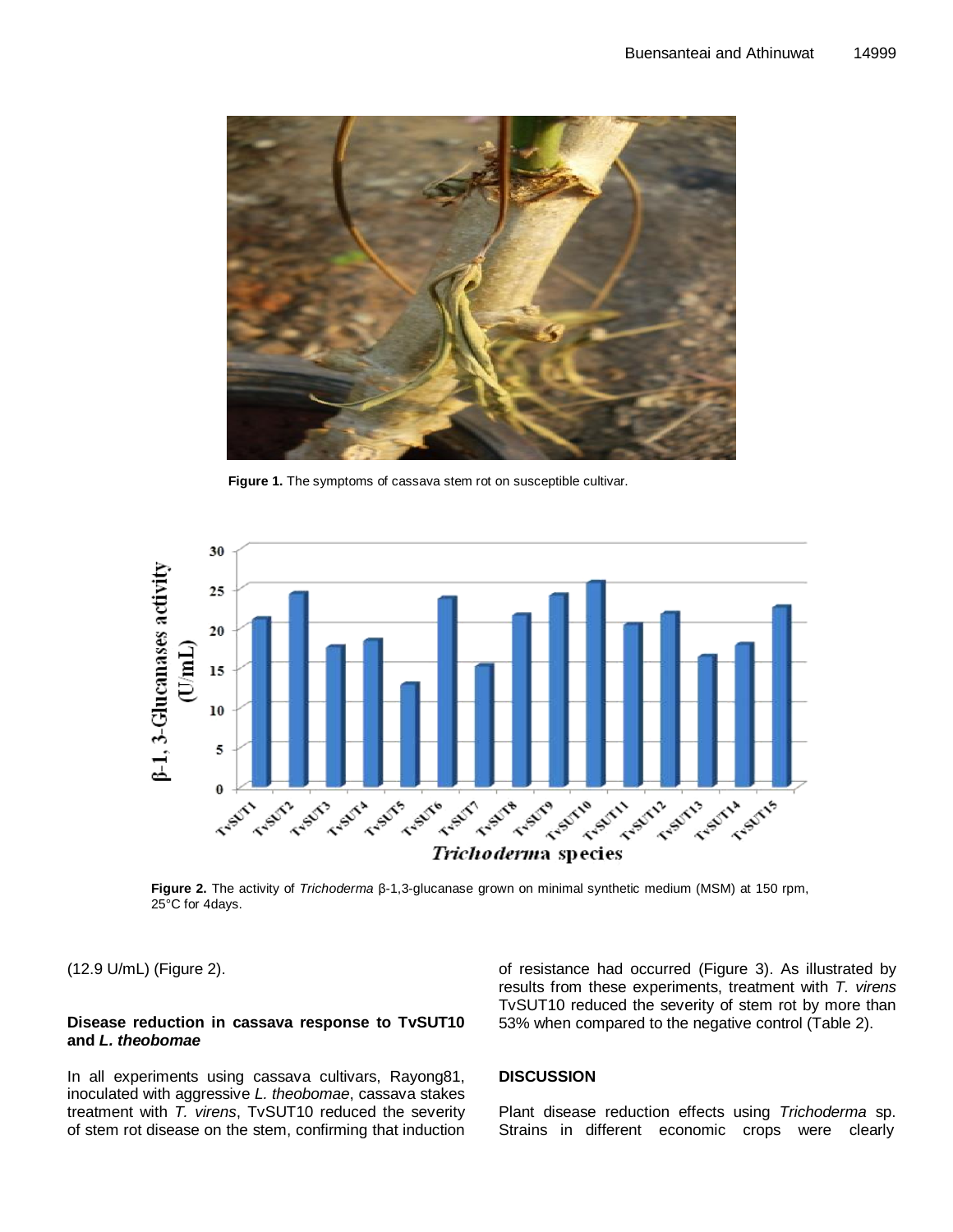

**Figure 3.** Antagonistic activity of *Trichoderma virens* isolates TvSUT10 against fungal plant pathogens *Lasiodiplodia theobromae* aggressive strain, the causal agent of stem rot disease of cassava at (A) 1, (B) 2, (C) 5 and (D) 7 days after being grown together on potato dextrose agar (PDA).

| <b>Treatment</b>                  | Cassava stem inoculation | Disease severity <sup>2</sup> (% infected) |
|-----------------------------------|--------------------------|--------------------------------------------|
| Distilled water                   | L, theobromae            | 74ª                                        |
| TvSUT10 (cassava stake treatment) | L, theobromae            | $21^{\circ}$                               |
| Distilled water                   | Distilled water          | ∩°                                         |
| TvSUT10 (cassava stake treatment) | Distilled water          | ∩°                                         |

1 Leaves were challenged with *Lasiodiplodia theobromae* or sterile distilled water one month after cassava stake treatment and planting. <sup>2</sup>Diseases severity was evaluated 7 days after challenge. Each value represents a mean of three replicate plants with three leaves per plant. Means in the column followed by the same letter are not significantly different according to the LSD test (a = 0.05).

investigated and studied (Tronsmo and Dennis, 1977; Zhihe et al., 1998; Thrane et al., 2000; Yedidia et al., 2000; Spadaro and Gullino, 2005; Ubalua and Oti, 2007; Buensanteai et al., 2010; Akinbode and Ikotun, 2011; Buensanteai, 2011). The beneficial filamentous fungi inoculants are able to improve seedling emergence and vigor, responses to biotic/abiotic stress factors and protect plants from phytopathogens infection (Harman et al., 2004; Buensanteai et al., 2010).

This current study confirms the earlier experiments which revealed that under the laboratory and greenhouse conditions, cassava stake treatment with *T. virens* strain TvSUT10 showed the effective control mechanisms against the aggressive strain of *L. theobromae* causal

agent stem rot disease on cassava in Thailand. Similar improvement of biological control mode of action by *Trichoderma* sp. has been reported in other plant as radish and peas (Harman, 1981), yam (Okigbo and Ikediagwu, 2000) maize (Sobowale et al., 2005; Sobowale et al., 2007) and strawberry (Tronsmo and Dennis, 1977). Moreover, Smith et al. (1990) had reported that antagonistic interaction of some soil fungi as *Phytophtora* sp*.* 

The β-1,3-glucanase enzyme produced by *Trichoderma*  strain might be interacted with the antagonism mode of action of antagonistic fungi. Mishra (2010) reported that the *Trichoderma* directly attacks the plant pathogen by excreting lytic enzymes such as chitinases, β-1,3